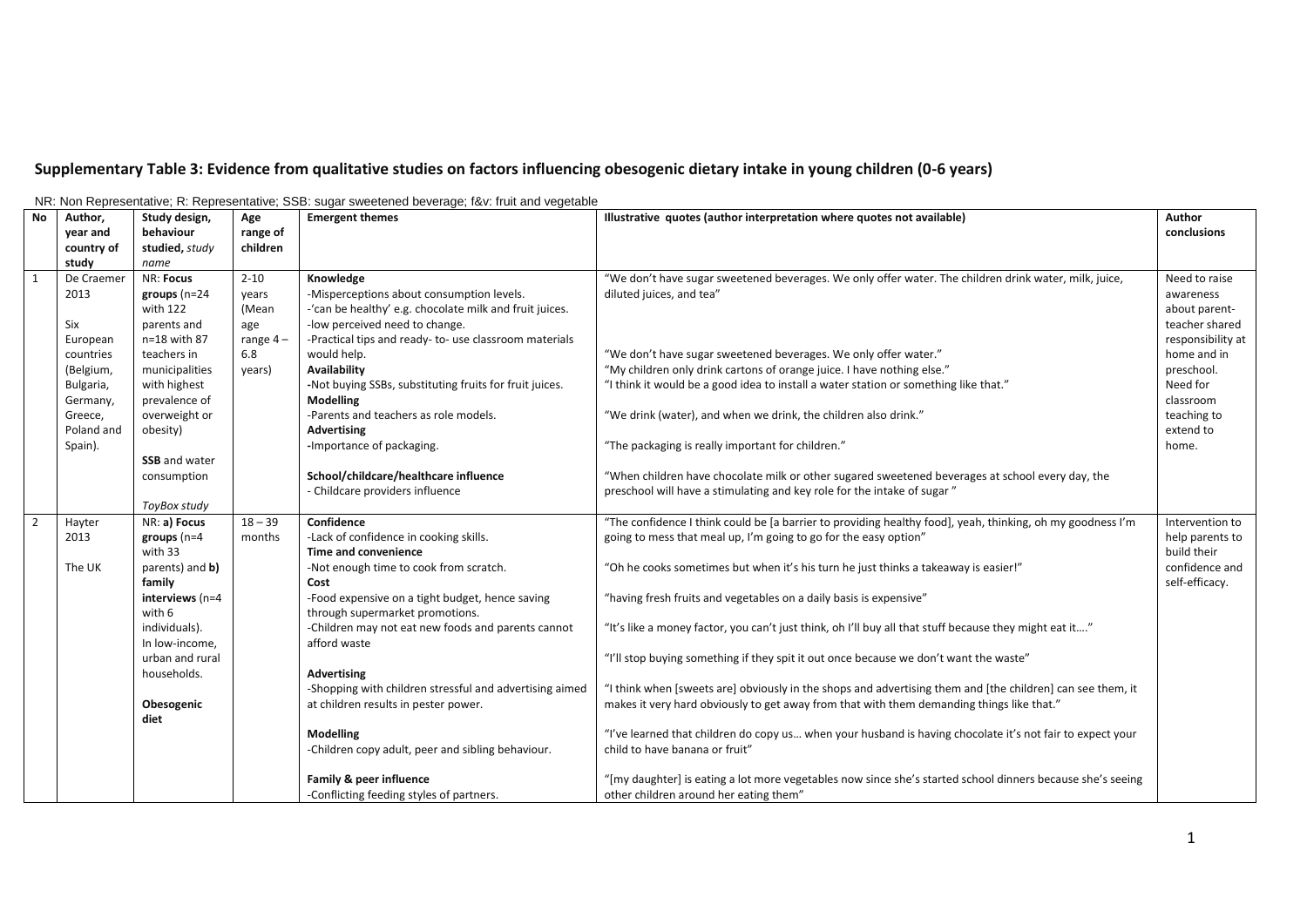|                |                                |                                                                                                                                                   |           | -Grand-parents want to spoil children with unhealthy<br>food.<br>Child preference<br>-Children are fussy.                                                                                                                                                                                                                                                                                                                                                                                                                                                                                                                                                                                                                  | "The other day it was only about half hour before tea and [the children's father] went away and give<br>them more biscuits and I was like, what's the point in that?"<br>"Unfortunately when my daughter hit about two she got ridiculously picky about what she would eat. It had<br>to be something which she could pick up, so it would be chicken dippers and sausages and stuff. Everything                                                                                                                                                                                                                                                                                                                                                                                                                                                                                                                                                    |                                                                                                                                                                                                                                                      |
|----------------|--------------------------------|---------------------------------------------------------------------------------------------------------------------------------------------------|-----------|----------------------------------------------------------------------------------------------------------------------------------------------------------------------------------------------------------------------------------------------------------------------------------------------------------------------------------------------------------------------------------------------------------------------------------------------------------------------------------------------------------------------------------------------------------------------------------------------------------------------------------------------------------------------------------------------------------------------------|-----------------------------------------------------------------------------------------------------------------------------------------------------------------------------------------------------------------------------------------------------------------------------------------------------------------------------------------------------------------------------------------------------------------------------------------------------------------------------------------------------------------------------------------------------------------------------------------------------------------------------------------------------------------------------------------------------------------------------------------------------------------------------------------------------------------------------------------------------------------------------------------------------------------------------------------------------|------------------------------------------------------------------------------------------------------------------------------------------------------------------------------------------------------------------------------------------------------|
|                |                                |                                                                                                                                                   |           | -Mealtimes feel like battle ground and are stressful for<br>parents and children.                                                                                                                                                                                                                                                                                                                                                                                                                                                                                                                                                                                                                                          | else, won't touch"                                                                                                                                                                                                                                                                                                                                                                                                                                                                                                                                                                                                                                                                                                                                                                                                                                                                                                                                  |                                                                                                                                                                                                                                                      |
| $\overline{3}$ | Petrunoff<br>2012<br>Australia | <b>NR: Focus</b><br>groups $(n=13)$<br>with 88<br>parents). High<br>$(n=44)$ and low<br>$(n=44)$<br>socioeconomic<br>status<br>Obesogenic<br>diet | 3-5 years | Using food as a reward<br>-Rewarding good behaviour with food.<br><b>Child preference</b><br>-Parents highlighted the significant influence children<br>play on the food they provide.<br>Time and convenience<br>-Takeaway and packaged food was considered to be<br>convenient and reduced food preparation time and<br>mess.<br>Concerns about child's health<br>-Parents concerned about nutrients, food additives,<br>specific diseases related to excessive food<br>consumption.<br><b>Advertising</b><br>-Media advertising, influence of large supermarkets on<br>food purchases, food placement targeting young<br>children.<br><b>Family and peer influence</b><br>-Majority commented on influence of peers and | "something little as a treat isn't a problem, as long as I know that my children are getting good nutritious<br>meals then in between those meals I don't mind them having extra things"<br>"Your child can influence how you feed them, definitely, depending on their likes and dislikes."<br>" It's a convenience thing, usually it is in between meals or you know, as we say we are on the go, so if you<br>are going out to their activities"<br>" Health factor is a big thing for us, you know you want to eat food that makes you feel good and gives<br>you energy"<br>"If you take a child into the supermarket it's got its eyes fixed on something the direct marketing is<br>towards the child, it is not towards the adult' and ' it is all about making money and the big business."<br>" like he wants what everyone else has and everybody else has."<br>"So it is really hard to find something special to put in the lunch box" | It may be<br>worthwhile to<br>challenge the<br>belief that:<br>provision of<br>'obesogenic<br>foods' can be<br>frequent as<br>long as children<br>are eating a<br>healthy balance<br>of foods is<br>factored into<br>parents'<br>decision<br>making. |
|                |                                |                                                                                                                                                   |           | siblings<br>School/ Childcare influence<br>-Parents found centre-based childcare helpful in<br>providing and assisting them to provide healthy food<br>but they also sometimes found it restrictive.<br>Cost<br>-Most parents (especially from low SES) felt that<br>healthy food was expensive.<br>Societal/cultural influences<br>-Pressure from friends and need to allow unhealthy<br>food on social occasions.<br><b>Modelling</b><br>-Many commented on parental (including fathers) and                                                                                                                                                                                                                             | No direct quotes<br>No direct quotes<br>No direct quotes but parents recognised their role amidst multiple stakeholders "The majority of it [should<br>be the parent's role] otherwise advertisers basically, and the manufacturers too"                                                                                                                                                                                                                                                                                                                                                                                                                                                                                                                                                                                                                                                                                                            |                                                                                                                                                                                                                                                      |
| $\overline{4}$ | Stenhamm                       | R: Focus groups                                                                                                                                   | 4 years   | grand-parents role modelling.<br><b>Modelling</b>                                                                                                                                                                                                                                                                                                                                                                                                                                                                                                                                                                                                                                                                          | "As a parent, you are responsible for your children's lifestyle. We have to guide our children Children                                                                                                                                                                                                                                                                                                                                                                                                                                                                                                                                                                                                                                                                                                                                                                                                                                             | Parents desire                                                                                                                                                                                                                                       |
|                | ar 2012                        | $(n=5$ with<br>random sample                                                                                                                      |           | -Parent as model and guide.                                                                                                                                                                                                                                                                                                                                                                                                                                                                                                                                                                                                                                                                                                | don't do what parents tell them to; they do what parents do."                                                                                                                                                                                                                                                                                                                                                                                                                                                                                                                                                                                                                                                                                                                                                                                                                                                                                       | professional<br>support from                                                                                                                                                                                                                         |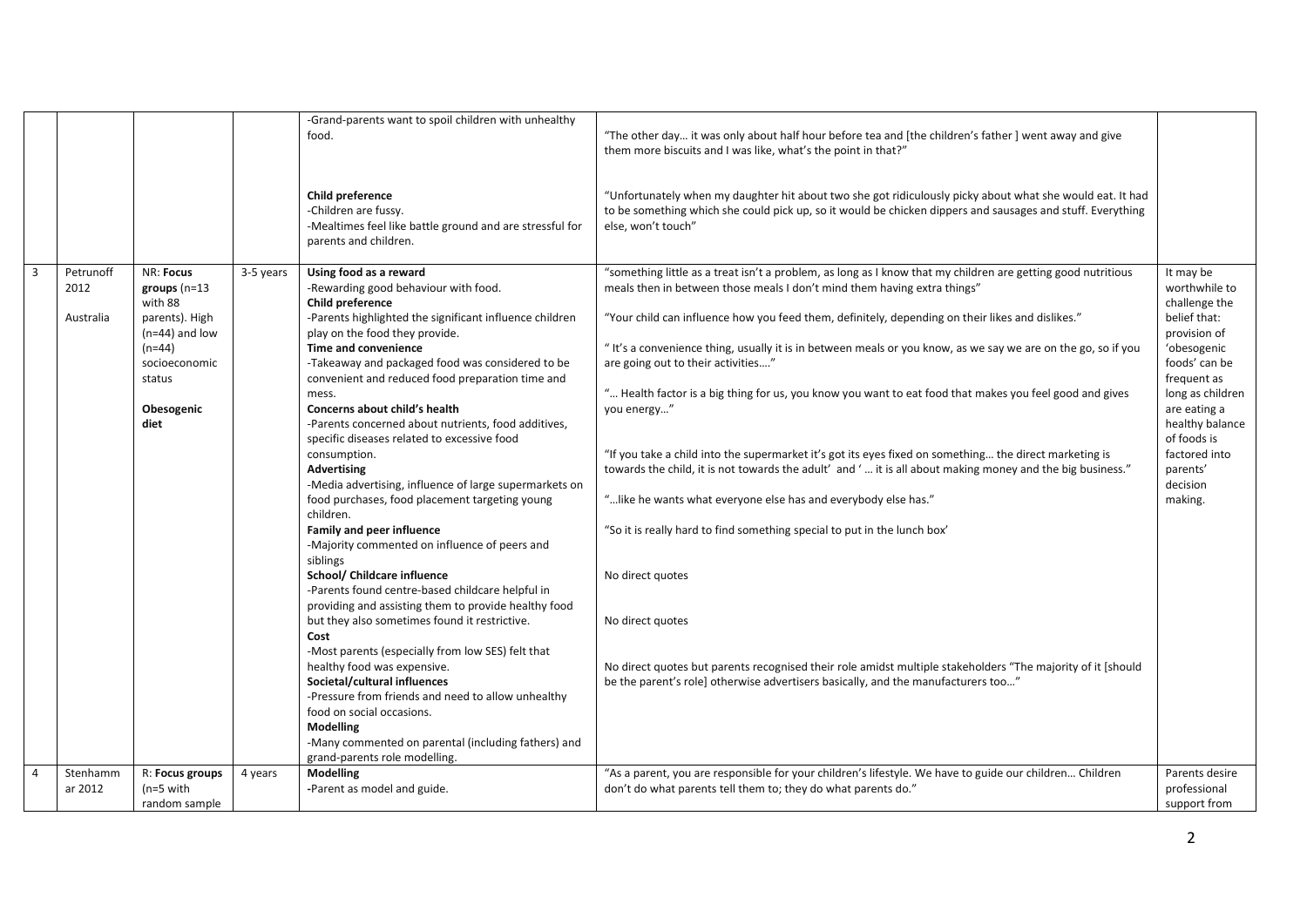| "Lifestyle is how you live life in terms of diet, physical activity, sleeping and other factors like smoking and<br>Sweden<br>of 30 parents).<br>Lifestyle and parenting<br>alcohol, how you socialise with friends, your interests, work "<br>-Parent lifestyle influenced child lifestyle.<br>healthcare<br>Obesogenic<br>-Parental authority.<br>providers and<br>diet<br>Family and peer influence<br>"Parents can affect children when they are young When the child becomes older, friends are more<br>collective<br>- imitating friends and family<br>important. My son often imitates his friends"<br>responsibility<br>from society<br>with uniform<br><b>Child preferences</b><br>"Children can spend all day watching television nowadays. My daughter is completely spellbound in front of<br>- influence of TV<br>the television".<br>guidelines.<br><b>Availability</b><br>"Children are exposed to temptation all of the time, both in the shops, on television and in newspapers. At<br>our preschool, children eat sweets twice a week"<br>-Vast supply of unhealthy food<br>"The media publishes a lot of news about what your child should or should not eatwe get confused."<br>Advertising<br>-Including contradictory messages in media<br>"There is such incredible stress in cooking; it's really hard. It is easy to choose some fast food and<br>Time and convenience<br>unhealthy."<br>-Lack of time and support<br>"In our culture, children are allowed to have sweets several times a week it's not a big deal."<br>Societal/cultural influences<br>-Power of parents groups<br>"I almost never meet other parents and rarely have the opportunity to discuss parenting child health<br>-Collective responsibility<br>nurses are too busy"<br>"Well, I think society has a responsibility for our children's lifestyle, since the politicians make the laws"<br>"Preschool affects our children's lifestyle. Children spend all day therepreschools should have the mission<br>to coach parents to raise children with healthy lifestylesparents groups for instance"<br>School/childcare/healthcare influence<br>-Child health care providers influence<br>"I would love to meet parents and discuss things like television viewing, activity and eating habits and<br>-Preschool influence and need for clear guidelines<br>setting limits with themParenting is hard"<br>"A uniform policy (between preschools) would be great; there should not be differences depending on the<br>teachers' interests". "Guidelines about sugar-rich foods and the amount of time for outdoor playing would<br>be helpful."<br>"Healthier food should cost less. I cannot believe that fruit and vegetables should be so terribly expensive."<br>"A limited household income should not be the same as living an unhealthy life. The government should<br>Cost<br>- cost affecting food behaviours<br>subsidise healthy behaviours and food."<br>5<br>NR: Individual<br>Availability<br>"I put crisps in the cupboard where they can't reach!"<br>Carnell<br>3-5 years<br>Parents have<br>2011<br>interviews with<br>-Parents promoted or restricted intake, by setting rules<br>high levels of<br>parents (n=14)<br>or limiting purchases or hiding unhealthy food.<br>"Sweets are restricted to the afternoon; they can only have yogurt or fruit after dinner."<br>motivation to<br>and diary (n-22)<br>The UK<br>limit access to<br>data from<br>"C, asked for a biscuit but I said no. I said that he'd had a good dinner today plus sweets so he really didn't<br>mothers of<br>need anything more."<br>and encourage<br>predominantly |  |  |  |                  |
|-----------------------------------------------------------------------------------------------------------------------------------------------------------------------------------------------------------------------------------------------------------------------------------------------------------------------------------------------------------------------------------------------------------------------------------------------------------------------------------------------------------------------------------------------------------------------------------------------------------------------------------------------------------------------------------------------------------------------------------------------------------------------------------------------------------------------------------------------------------------------------------------------------------------------------------------------------------------------------------------------------------------------------------------------------------------------------------------------------------------------------------------------------------------------------------------------------------------------------------------------------------------------------------------------------------------------------------------------------------------------------------------------------------------------------------------------------------------------------------------------------------------------------------------------------------------------------------------------------------------------------------------------------------------------------------------------------------------------------------------------------------------------------------------------------------------------------------------------------------------------------------------------------------------------------------------------------------------------------------------------------------------------------------------------------------------------------------------------------------------------------------------------------------------------------------------------------------------------------------------------------------------------------------------------------------------------------------------------------------------------------------------------------------------------------------------------------------------------------------------------------------------------------------------------------------------------------------------------------------------------------------------------------------------------------------------------------------------------------------------------------------------------------------------------------------------------------------------------------------------------------------------------------------------------------------------------------------------------------------------------------------------------------------------------------------------------------------------------------------------------------------------------------------------------------------------------------------------------------------------------------------------------------------------------------------------------------------------------------------------------------------------------------------------------------------------------------------------------------------------------------------------------------------------------------------------------------------------------------------------------------------------------------------------|--|--|--|------------------|
|                                                                                                                                                                                                                                                                                                                                                                                                                                                                                                                                                                                                                                                                                                                                                                                                                                                                                                                                                                                                                                                                                                                                                                                                                                                                                                                                                                                                                                                                                                                                                                                                                                                                                                                                                                                                                                                                                                                                                                                                                                                                                                                                                                                                                                                                                                                                                                                                                                                                                                                                                                                                                                                                                                                                                                                                                                                                                                                                                                                                                                                                                                                                                                                                                                                                                                                                                                                                                                                                                                                                                                                                                                                                 |  |  |  | preschool, child |
|                                                                                                                                                                                                                                                                                                                                                                                                                                                                                                                                                                                                                                                                                                                                                                                                                                                                                                                                                                                                                                                                                                                                                                                                                                                                                                                                                                                                                                                                                                                                                                                                                                                                                                                                                                                                                                                                                                                                                                                                                                                                                                                                                                                                                                                                                                                                                                                                                                                                                                                                                                                                                                                                                                                                                                                                                                                                                                                                                                                                                                                                                                                                                                                                                                                                                                                                                                                                                                                                                                                                                                                                                                                                 |  |  |  |                  |
|                                                                                                                                                                                                                                                                                                                                                                                                                                                                                                                                                                                                                                                                                                                                                                                                                                                                                                                                                                                                                                                                                                                                                                                                                                                                                                                                                                                                                                                                                                                                                                                                                                                                                                                                                                                                                                                                                                                                                                                                                                                                                                                                                                                                                                                                                                                                                                                                                                                                                                                                                                                                                                                                                                                                                                                                                                                                                                                                                                                                                                                                                                                                                                                                                                                                                                                                                                                                                                                                                                                                                                                                                                                                 |  |  |  |                  |
|                                                                                                                                                                                                                                                                                                                                                                                                                                                                                                                                                                                                                                                                                                                                                                                                                                                                                                                                                                                                                                                                                                                                                                                                                                                                                                                                                                                                                                                                                                                                                                                                                                                                                                                                                                                                                                                                                                                                                                                                                                                                                                                                                                                                                                                                                                                                                                                                                                                                                                                                                                                                                                                                                                                                                                                                                                                                                                                                                                                                                                                                                                                                                                                                                                                                                                                                                                                                                                                                                                                                                                                                                                                                 |  |  |  |                  |
|                                                                                                                                                                                                                                                                                                                                                                                                                                                                                                                                                                                                                                                                                                                                                                                                                                                                                                                                                                                                                                                                                                                                                                                                                                                                                                                                                                                                                                                                                                                                                                                                                                                                                                                                                                                                                                                                                                                                                                                                                                                                                                                                                                                                                                                                                                                                                                                                                                                                                                                                                                                                                                                                                                                                                                                                                                                                                                                                                                                                                                                                                                                                                                                                                                                                                                                                                                                                                                                                                                                                                                                                                                                                 |  |  |  |                  |
|                                                                                                                                                                                                                                                                                                                                                                                                                                                                                                                                                                                                                                                                                                                                                                                                                                                                                                                                                                                                                                                                                                                                                                                                                                                                                                                                                                                                                                                                                                                                                                                                                                                                                                                                                                                                                                                                                                                                                                                                                                                                                                                                                                                                                                                                                                                                                                                                                                                                                                                                                                                                                                                                                                                                                                                                                                                                                                                                                                                                                                                                                                                                                                                                                                                                                                                                                                                                                                                                                                                                                                                                                                                                 |  |  |  |                  |
|                                                                                                                                                                                                                                                                                                                                                                                                                                                                                                                                                                                                                                                                                                                                                                                                                                                                                                                                                                                                                                                                                                                                                                                                                                                                                                                                                                                                                                                                                                                                                                                                                                                                                                                                                                                                                                                                                                                                                                                                                                                                                                                                                                                                                                                                                                                                                                                                                                                                                                                                                                                                                                                                                                                                                                                                                                                                                                                                                                                                                                                                                                                                                                                                                                                                                                                                                                                                                                                                                                                                                                                                                                                                 |  |  |  |                  |
|                                                                                                                                                                                                                                                                                                                                                                                                                                                                                                                                                                                                                                                                                                                                                                                                                                                                                                                                                                                                                                                                                                                                                                                                                                                                                                                                                                                                                                                                                                                                                                                                                                                                                                                                                                                                                                                                                                                                                                                                                                                                                                                                                                                                                                                                                                                                                                                                                                                                                                                                                                                                                                                                                                                                                                                                                                                                                                                                                                                                                                                                                                                                                                                                                                                                                                                                                                                                                                                                                                                                                                                                                                                                 |  |  |  |                  |
|                                                                                                                                                                                                                                                                                                                                                                                                                                                                                                                                                                                                                                                                                                                                                                                                                                                                                                                                                                                                                                                                                                                                                                                                                                                                                                                                                                                                                                                                                                                                                                                                                                                                                                                                                                                                                                                                                                                                                                                                                                                                                                                                                                                                                                                                                                                                                                                                                                                                                                                                                                                                                                                                                                                                                                                                                                                                                                                                                                                                                                                                                                                                                                                                                                                                                                                                                                                                                                                                                                                                                                                                                                                                 |  |  |  |                  |
|                                                                                                                                                                                                                                                                                                                                                                                                                                                                                                                                                                                                                                                                                                                                                                                                                                                                                                                                                                                                                                                                                                                                                                                                                                                                                                                                                                                                                                                                                                                                                                                                                                                                                                                                                                                                                                                                                                                                                                                                                                                                                                                                                                                                                                                                                                                                                                                                                                                                                                                                                                                                                                                                                                                                                                                                                                                                                                                                                                                                                                                                                                                                                                                                                                                                                                                                                                                                                                                                                                                                                                                                                                                                 |  |  |  |                  |
|                                                                                                                                                                                                                                                                                                                                                                                                                                                                                                                                                                                                                                                                                                                                                                                                                                                                                                                                                                                                                                                                                                                                                                                                                                                                                                                                                                                                                                                                                                                                                                                                                                                                                                                                                                                                                                                                                                                                                                                                                                                                                                                                                                                                                                                                                                                                                                                                                                                                                                                                                                                                                                                                                                                                                                                                                                                                                                                                                                                                                                                                                                                                                                                                                                                                                                                                                                                                                                                                                                                                                                                                                                                                 |  |  |  |                  |
|                                                                                                                                                                                                                                                                                                                                                                                                                                                                                                                                                                                                                                                                                                                                                                                                                                                                                                                                                                                                                                                                                                                                                                                                                                                                                                                                                                                                                                                                                                                                                                                                                                                                                                                                                                                                                                                                                                                                                                                                                                                                                                                                                                                                                                                                                                                                                                                                                                                                                                                                                                                                                                                                                                                                                                                                                                                                                                                                                                                                                                                                                                                                                                                                                                                                                                                                                                                                                                                                                                                                                                                                                                                                 |  |  |  |                  |
|                                                                                                                                                                                                                                                                                                                                                                                                                                                                                                                                                                                                                                                                                                                                                                                                                                                                                                                                                                                                                                                                                                                                                                                                                                                                                                                                                                                                                                                                                                                                                                                                                                                                                                                                                                                                                                                                                                                                                                                                                                                                                                                                                                                                                                                                                                                                                                                                                                                                                                                                                                                                                                                                                                                                                                                                                                                                                                                                                                                                                                                                                                                                                                                                                                                                                                                                                                                                                                                                                                                                                                                                                                                                 |  |  |  |                  |
|                                                                                                                                                                                                                                                                                                                                                                                                                                                                                                                                                                                                                                                                                                                                                                                                                                                                                                                                                                                                                                                                                                                                                                                                                                                                                                                                                                                                                                                                                                                                                                                                                                                                                                                                                                                                                                                                                                                                                                                                                                                                                                                                                                                                                                                                                                                                                                                                                                                                                                                                                                                                                                                                                                                                                                                                                                                                                                                                                                                                                                                                                                                                                                                                                                                                                                                                                                                                                                                                                                                                                                                                                                                                 |  |  |  |                  |
|                                                                                                                                                                                                                                                                                                                                                                                                                                                                                                                                                                                                                                                                                                                                                                                                                                                                                                                                                                                                                                                                                                                                                                                                                                                                                                                                                                                                                                                                                                                                                                                                                                                                                                                                                                                                                                                                                                                                                                                                                                                                                                                                                                                                                                                                                                                                                                                                                                                                                                                                                                                                                                                                                                                                                                                                                                                                                                                                                                                                                                                                                                                                                                                                                                                                                                                                                                                                                                                                                                                                                                                                                                                                 |  |  |  |                  |
|                                                                                                                                                                                                                                                                                                                                                                                                                                                                                                                                                                                                                                                                                                                                                                                                                                                                                                                                                                                                                                                                                                                                                                                                                                                                                                                                                                                                                                                                                                                                                                                                                                                                                                                                                                                                                                                                                                                                                                                                                                                                                                                                                                                                                                                                                                                                                                                                                                                                                                                                                                                                                                                                                                                                                                                                                                                                                                                                                                                                                                                                                                                                                                                                                                                                                                                                                                                                                                                                                                                                                                                                                                                                 |  |  |  |                  |
|                                                                                                                                                                                                                                                                                                                                                                                                                                                                                                                                                                                                                                                                                                                                                                                                                                                                                                                                                                                                                                                                                                                                                                                                                                                                                                                                                                                                                                                                                                                                                                                                                                                                                                                                                                                                                                                                                                                                                                                                                                                                                                                                                                                                                                                                                                                                                                                                                                                                                                                                                                                                                                                                                                                                                                                                                                                                                                                                                                                                                                                                                                                                                                                                                                                                                                                                                                                                                                                                                                                                                                                                                                                                 |  |  |  |                  |
|                                                                                                                                                                                                                                                                                                                                                                                                                                                                                                                                                                                                                                                                                                                                                                                                                                                                                                                                                                                                                                                                                                                                                                                                                                                                                                                                                                                                                                                                                                                                                                                                                                                                                                                                                                                                                                                                                                                                                                                                                                                                                                                                                                                                                                                                                                                                                                                                                                                                                                                                                                                                                                                                                                                                                                                                                                                                                                                                                                                                                                                                                                                                                                                                                                                                                                                                                                                                                                                                                                                                                                                                                                                                 |  |  |  | unhealthy foods  |
|                                                                                                                                                                                                                                                                                                                                                                                                                                                                                                                                                                                                                                                                                                                                                                                                                                                                                                                                                                                                                                                                                                                                                                                                                                                                                                                                                                                                                                                                                                                                                                                                                                                                                                                                                                                                                                                                                                                                                                                                                                                                                                                                                                                                                                                                                                                                                                                                                                                                                                                                                                                                                                                                                                                                                                                                                                                                                                                                                                                                                                                                                                                                                                                                                                                                                                                                                                                                                                                                                                                                                                                                                                                                 |  |  |  | consumption of   |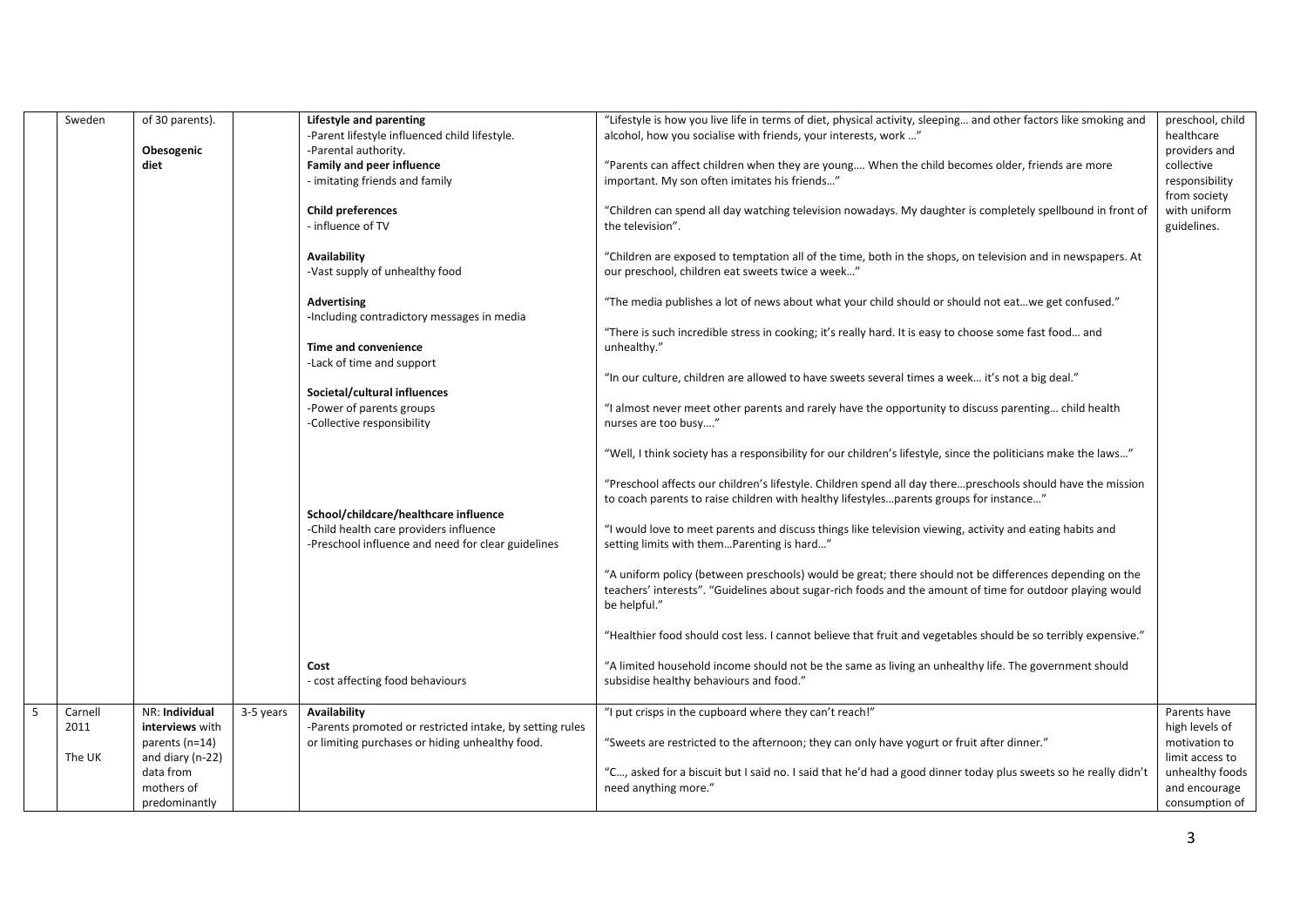|   |                                      | healthy weight<br>3-5 year olds<br>SSB and<br>Obesogenic<br>diet                                                                                                                                                                                   |                              | Concerns about child's health<br>-Parents motivated by practical & health<br>considerations.                                                                                                                                                                                                                                                                                                                                                                                                                                                                                     | "I keep an eye on what she actually is eating because I'm sure if I put a big tin of Quality Street out in front<br>of her, she'd quite happy demolish as many as possible."<br>"He wouldn't be able to have sweets or a cake or biscuit because I don't like him to have too many sweet<br>things really. Because of his teeth I suppose."<br>"She tends to be a bit on the bigger side. I'd prefer she didn't have fizzy drinks."                           | healthy foods.<br>Advice should<br>be framed as<br>helping parents<br>to respond<br>sensitively and<br>appropriately to<br>different |
|---|--------------------------------------|----------------------------------------------------------------------------------------------------------------------------------------------------------------------------------------------------------------------------------------------------|------------------------------|----------------------------------------------------------------------------------------------------------------------------------------------------------------------------------------------------------------------------------------------------------------------------------------------------------------------------------------------------------------------------------------------------------------------------------------------------------------------------------------------------------------------------------------------------------------------------------|---------------------------------------------------------------------------------------------------------------------------------------------------------------------------------------------------------------------------------------------------------------------------------------------------------------------------------------------------------------------------------------------------------------------------------------------------------------|--------------------------------------------------------------------------------------------------------------------------------------|
|   |                                      |                                                                                                                                                                                                                                                    |                              | Using food as a reward                                                                                                                                                                                                                                                                                                                                                                                                                                                                                                                                                           | "She then asked for a chocolate from the Christmas tree. I said she could have one if she ate a Satsuma<br>first, which she did."<br>"Because she had eaten all of her food, I said do you want some ice-cream?"<br>"I felt it was hard on S. to be dragged round on my errands, and that a couple of small sweets after a good<br>breakfast wouldn't hurt"                                                                                                   | children's<br>characteristics.                                                                                                       |
|   |                                      |                                                                                                                                                                                                                                                    |                              | Child preference                                                                                                                                                                                                                                                                                                                                                                                                                                                                                                                                                                 | "I might say to her [while shopping] what sort of crisps do you like? Or what type of fruit. She tends to have<br>a choice of what special treat, what packet of cakes she would like".                                                                                                                                                                                                                                                                       |                                                                                                                                      |
| 6 | Lloyd-<br>Williams<br>2011<br>The UK | R: Ethnographic<br>study using<br>participant<br>observation<br>and individual<br>interviews.<br>Nursery<br>managers (n=9),<br>cooks $(n=6)$ ,<br>staff $(n=12)$ ,<br>parents (n=12)<br>and children<br>from 6<br>nurseries.<br>Obesogenic<br>diet | Children<br>under 5<br>years | School or childcare influence<br>- Most nurseries did not have a specific healthy eating<br>policy but used menu planning to maintain healthy<br>eating. Level and depth of communication between<br>nursery and parents was important. Early years<br>foundation stage competencies such as social skills can<br>be developed during meal times.<br>Knowledge<br>-Private nurseries had minimal access to information<br>and guidelines. No staff had training in healthy eating<br>for children under the age of 5 years. However,<br>enthusiasm and interest were widespread. | "We provide cookies or sponge cake with custard which is to me, is quite high in sugar, although I use a lot<br>less sugar. I halve the sugar content that I put in anything and the fat in the crumble as well I tend to halve."<br>When X [child] first started here, they were giving him things that I hadn't yet tried him withwouldn't<br>have known to or was a bit wary of giving him."<br>"Oh we will have to look out for the training definitely." | Nurseries need<br>guidance,<br>support and<br>training in<br>delivering<br>healthy meals<br>to children.                             |
|   | Rodriguez-<br>Oliveros<br>2011       | R: Focus groups<br>$(n=5$ with 38<br>parents).                                                                                                                                                                                                     | Preschoo<br>I children       | Time and convenience                                                                                                                                                                                                                                                                                                                                                                                                                                                                                                                                                             | "Sometimes my day is complicated because the available time is not enough, so, I do not have time for<br>cooking so then we go to the restaurant he likes chicken nuggets."                                                                                                                                                                                                                                                                                   | Understanding<br>parental views<br>and perceptions                                                                                   |
|   | Mexico                               | SSB and                                                                                                                                                                                                                                            |                              | Using food as a reward                                                                                                                                                                                                                                                                                                                                                                                                                                                                                                                                                           | "I told him if you behave well we will go to the convenience store to buy you a candy"                                                                                                                                                                                                                                                                                                                                                                        | of main factors<br>influencing pre-                                                                                                  |
|   |                                      | Obesogenic<br>diet                                                                                                                                                                                                                                 |                              |                                                                                                                                                                                                                                                                                                                                                                                                                                                                                                                                                                                  | "I bring him whatever he wants (a cookie or a juice) when leaving the child care center an exchange<br>agreement with helping him feel secure when he started attending child care center."                                                                                                                                                                                                                                                                   | schoolers<br>weight related<br>behaviour can                                                                                         |
|   |                                      |                                                                                                                                                                                                                                                    |                              | <b>Family influence</b>                                                                                                                                                                                                                                                                                                                                                                                                                                                                                                                                                          | "During mealtimes my father always drinks sodaMy father says give her a little bit. I believe that my child<br>is consuming soda often "                                                                                                                                                                                                                                                                                                                      | inform home-<br>based or<br>environmental                                                                                            |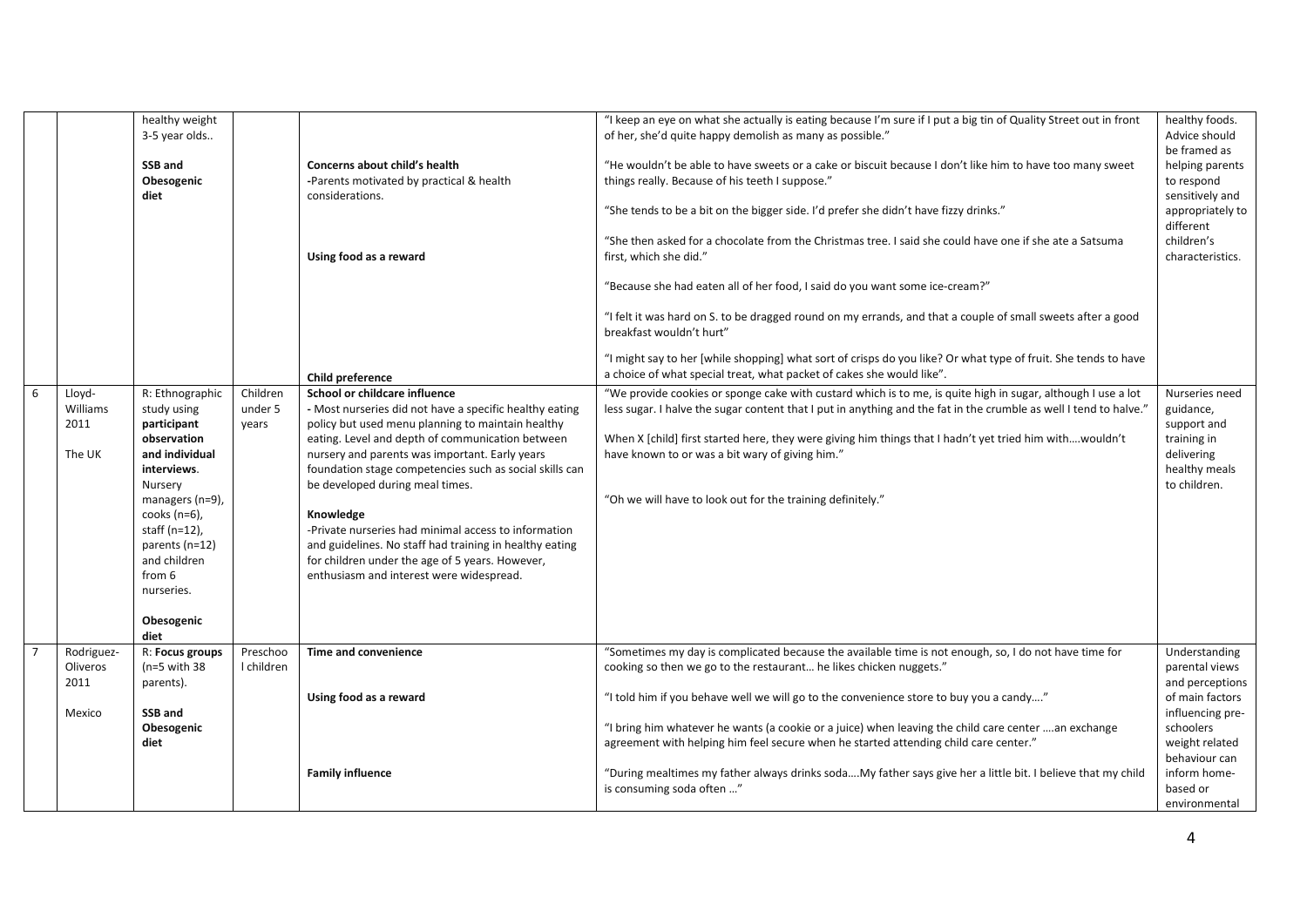|   |                |                                  |           | <b>Concerns about child health</b><br>Knowledge                                                                                                                     | "I've been eating too much [throughout the mothers 'lives] and look I am fat. Do you want to look like me?<br>No! You will not be able to walk."                                                                               | interventions to<br>support healthy<br>eating. |
|---|----------------|----------------------------------|-----------|---------------------------------------------------------------------------------------------------------------------------------------------------------------------|--------------------------------------------------------------------------------------------------------------------------------------------------------------------------------------------------------------------------------|------------------------------------------------|
|   |                |                                  |           | -Parents mentioned a lack of nutrition information<br>about child feeding, emphasizing that they would like<br>to improve their knowledge and skills on this topic. | Fruit juice and fruit-sweetened water were also categorized as "natural foods." Fruit sweetened beverages<br>were perceived as different from soda.                                                                            |                                                |
|   |                |                                  |           | <b>Child preferences</b>                                                                                                                                            | "children do not like vegetables and prefer to drink soda instead of plain water."                                                                                                                                             |                                                |
|   |                |                                  |           | Childcare center influence                                                                                                                                          | "When children have chocolate milk or other sugared sweetened beverages at school every day, the<br>preschool will have a stimulating and key role for the intake of sugar"                                                    |                                                |
|   |                |                                  |           |                                                                                                                                                                     | Most parents reported "trusting" or considered appropriate the nutritional quality of the menus provided<br>at the child care center because the menus were developed by nutritionists and, therefore, "must be<br>healthful". |                                                |
|   |                |                                  |           | <b>Advertising</b>                                                                                                                                                  | No direct quotes                                                                                                                                                                                                               |                                                |
|   |                |                                  |           | Availability                                                                                                                                                        | No direct quotes                                                                                                                                                                                                               |                                                |
| 8 | <b>Bolling</b> | NR: Focus                        | 2-6 years | Knowledge                                                                                                                                                           | "A certain amount of juice is OK, 100% juiceisn't just sugar water."                                                                                                                                                           | Parents are                                    |
|   | 2009           | groups                           |           | - Parents not clear about child's weight status,                                                                                                                    |                                                                                                                                                                                                                                | confident in                                   |
|   | <b>USA</b>     | $(n=4$ with 22                   |           | reluctant to view fruit juices especially 100% fruit juice<br>as SSB. They mentioned the need for clear                                                             | "The health department tells you they need this much juice."                                                                                                                                                                   | adopting all<br>recommended                    |
|   |                | parents and 1<br>grandmother)    |           | recommendations from healthcare providers.                                                                                                                          |                                                                                                                                                                                                                                | behaviours and                                 |
|   |                | of overweight                    |           |                                                                                                                                                                     |                                                                                                                                                                                                                                | seek rationale                                 |
|   |                | children                         |           | Child preference                                                                                                                                                    | "If juice is eliminated from diet - "I think they'd throw a temper tantrum" and "I'd hear whining and crying."                                                                                                                 | and strategies<br>for                          |
|   |                | <b>SSB</b>                       |           |                                                                                                                                                                     | "Mine wouldn't eat any vegetables" and "He would go hungry before he would eat the vegetables."                                                                                                                                | implementation                                 |
|   |                |                                  |           |                                                                                                                                                                     | " not eat for three or four days," and would "tantrum and not eat."                                                                                                                                                            |                                                |
|   |                |                                  |           |                                                                                                                                                                     | "We don't allow any soda pop, Gatorade or Kool-Aid or anything like that in our house."                                                                                                                                        |                                                |
|   |                |                                  |           | <b>Availability</b><br>-Restricting availability of unhealthy food                                                                                                  |                                                                                                                                                                                                                                |                                                |
| 9 | Fitzgerald     | NR: Focus                        | Age not   | <b>Advertising</b>                                                                                                                                                  | "McDonalds stops me eating it (f&v), plus you get a little toy every time you have a happy meal."                                                                                                                              | Children                                       |
|   | 2009           | groups, drawing                  | reported  | -Fast food and junk food inhibit consumption of fruit                                                                                                               |                                                                                                                                                                                                                                | suggested                                      |
|   |                | and photo-                       |           | and Vegetable (f&v).                                                                                                                                                | "You might be watching TV and see junk food on TV that you might like and you don't eat vegetables 'cause                                                                                                                      | useful, simple                                 |
|   | Australia      | voice in                         |           |                                                                                                                                                                     | you think they are not as nice."                                                                                                                                                                                               | strategies to                                  |
|   |                | kindergarten<br>$(n=5)$ , year 1 |           | Child preference                                                                                                                                                    | "Water doesn't taste nice, cordial tastes better water doesn't have any flavour"                                                                                                                                               | increase their<br>fruit and                    |
|   |                | $(n=3)$ and year                 |           | -Taste and time were barriers.                                                                                                                                      |                                                                                                                                                                                                                                | vegetable and                                  |
|   |                | $2(n=7)$                         |           |                                                                                                                                                                     | "Don't like the taste (of water) And some people suck on where the water comes out."                                                                                                                                           | water                                          |
|   |                | children. Total                  |           |                                                                                                                                                                     |                                                                                                                                                                                                                                | consumption.                                   |
|   |                | 37 children                      |           | <b>Concerns about health</b>                                                                                                                                        | "I bring a drink bottle with water in it. I bring water cause it's healthy."                                                                                                                                                   |                                                |
|   |                | from school in a                 |           |                                                                                                                                                                     |                                                                                                                                                                                                                                | It is important                                |
|   |                | low socio-                       |           |                                                                                                                                                                     | "I like vegetables cause they are healthy for you and make you grow up big,"                                                                                                                                                   | to listen to                                   |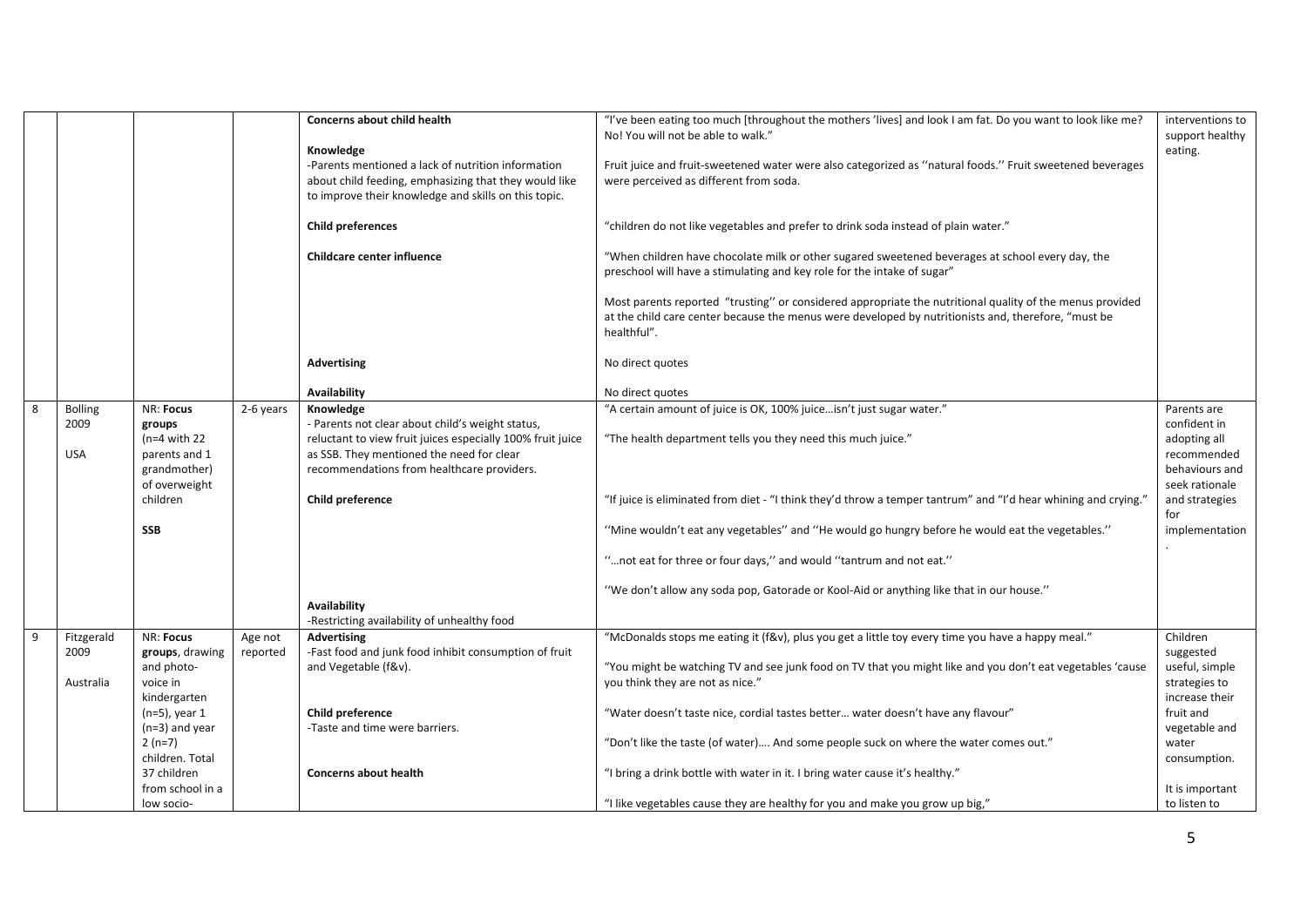|    |                              | economic                                  |                 |                                                                                                                                                                  |                                                                                                                                                                                                          | students' views.                               |
|----|------------------------------|-------------------------------------------|-----------------|------------------------------------------------------------------------------------------------------------------------------------------------------------------|----------------------------------------------------------------------------------------------------------------------------------------------------------------------------------------------------------|------------------------------------------------|
|    |                              | community.                                |                 | <b>School influence</b>                                                                                                                                          | "If you have never had them before and you have them at school and you like them then you could have<br>them at home more often."                                                                        |                                                |
|    |                              | SSB and<br>Obesogenic<br>diet             |                 | Peer influence                                                                                                                                                   | "The bubblers are hard to turn and they are hot and when they are hot it burns your body."                                                                                                               |                                                |
|    |                              | Healthy kids:                             |                 | Some children did not want to show their friends that<br>they have fruit as it was 'cooler' to eat junk food.                                                    | "Like if older people or teenagers are encouraging us to eat it."                                                                                                                                        |                                                |
|    |                              | Eat right, Play<br>right                  |                 |                                                                                                                                                                  |                                                                                                                                                                                                          |                                                |
| 10 | Haerens<br>2009              | R: Focus groups<br>(n=20 with 106         | $2-4$ yea<br>rs | <b>Family and Peer influence</b><br>-Parents mentioned the role of other children, parents                                                                       | "Children are stimulated to eat healthy food products if they see other children eat those products".                                                                                                    | Intervention<br>strategies                     |
|    | 8 countries<br>in Europe     | parents of<br>children aged 2-<br>4 yrs). |                 | and preferences of partners as an influencing factor for<br>behavioural change.                                                                                  | " don't want their child to be laughed at, because the child will be the only one who has to eat a healthy<br>snack (e.g. fruit or vegetables)"                                                          | should aim at<br>creating a home<br>and school |
|    | (Germany,<br>Hungary,        | SSB and                                   |                 | <b>Availability</b>                                                                                                                                              | "We cannot control what they eat and their diet really depends on the place where they stay during the<br>day."                                                                                          | environment in<br>which healthy                |
|    | Italy,<br>Cyprus,            | Obesogenic<br>diet                        |                 | -Parents set limits on consumption of unhealthy foods.<br>-Parents either only bought healthy foods or bought<br>unhealthy foods for special occasions or bought |                                                                                                                                                                                                          | eating<br>behaviours are<br>the easiest        |
|    | Spain,<br>Estonia,<br>Sweden | <b>IDEFICS</b>                            |                 | everything as they did not want to deprive their<br>children (especially low SES parents).                                                                       |                                                                                                                                                                                                          | choice; by<br>making healthy                   |
|    | and<br>Belgium)              |                                           |                 | Child preference                                                                                                                                                 | "They usually don't like fruit and vegetables or water and it is often easier to give them what they want."                                                                                              | food items<br>available and by                 |
|    |                              |                                           |                 |                                                                                                                                                                  | "We have to do other sacrifices to be able to buy healthy foods. We don't buy things children don't like as it<br>is a waste of money if they don't eat it."                                             | restricting<br>access to soft                  |
|    |                              |                                           |                 | Cost                                                                                                                                                             | No direct quotes, but parents mentioned that they were influenced by the new information or tips their                                                                                                   | drinks and<br>snacks.                          |
|    |                              |                                           |                 | Knowledge<br>-Parents got information from various sources- peers,<br>healthcare providers, family, media, books                                                 | child brought from school and school was a good location to promote healthy eating. Parents also<br>mentioned the need for new, innovative and stimulating information.                                  |                                                |
|    |                              |                                           |                 |                                                                                                                                                                  | No direct quotes, but parents mentioned that kindergartens facilitate their children's eating habit through<br>their food policies (e.g. products like biscuits, crisps and chocolates are not allowed). |                                                |
|    |                              |                                           |                 | <b>School influence</b>                                                                                                                                          | The most important common motivator to change dietary behaviour was the child's health (occurrence of<br>diseases, medical advice, allergies.) or child's' weight gain.                                  |                                                |
|    |                              |                                           |                 | Concern about child's health                                                                                                                                     | Parents frequently mentioned that they try to avoid shopping with their children, as they are largely                                                                                                    |                                                |
|    |                              |                                           |                 | Advertising                                                                                                                                                      | influenced by advertisements and free gadgets, and more unhealthy food products are bought.                                                                                                              |                                                |
|    |                              |                                           |                 |                                                                                                                                                                  | No direct quotes                                                                                                                                                                                         |                                                |
|    |                              |                                           |                 | <b>Modelling</b><br>-teachers and parents                                                                                                                        | No direct quotes                                                                                                                                                                                         |                                                |
|    |                              |                                           |                 | Time and convenience                                                                                                                                             |                                                                                                                                                                                                          |                                                |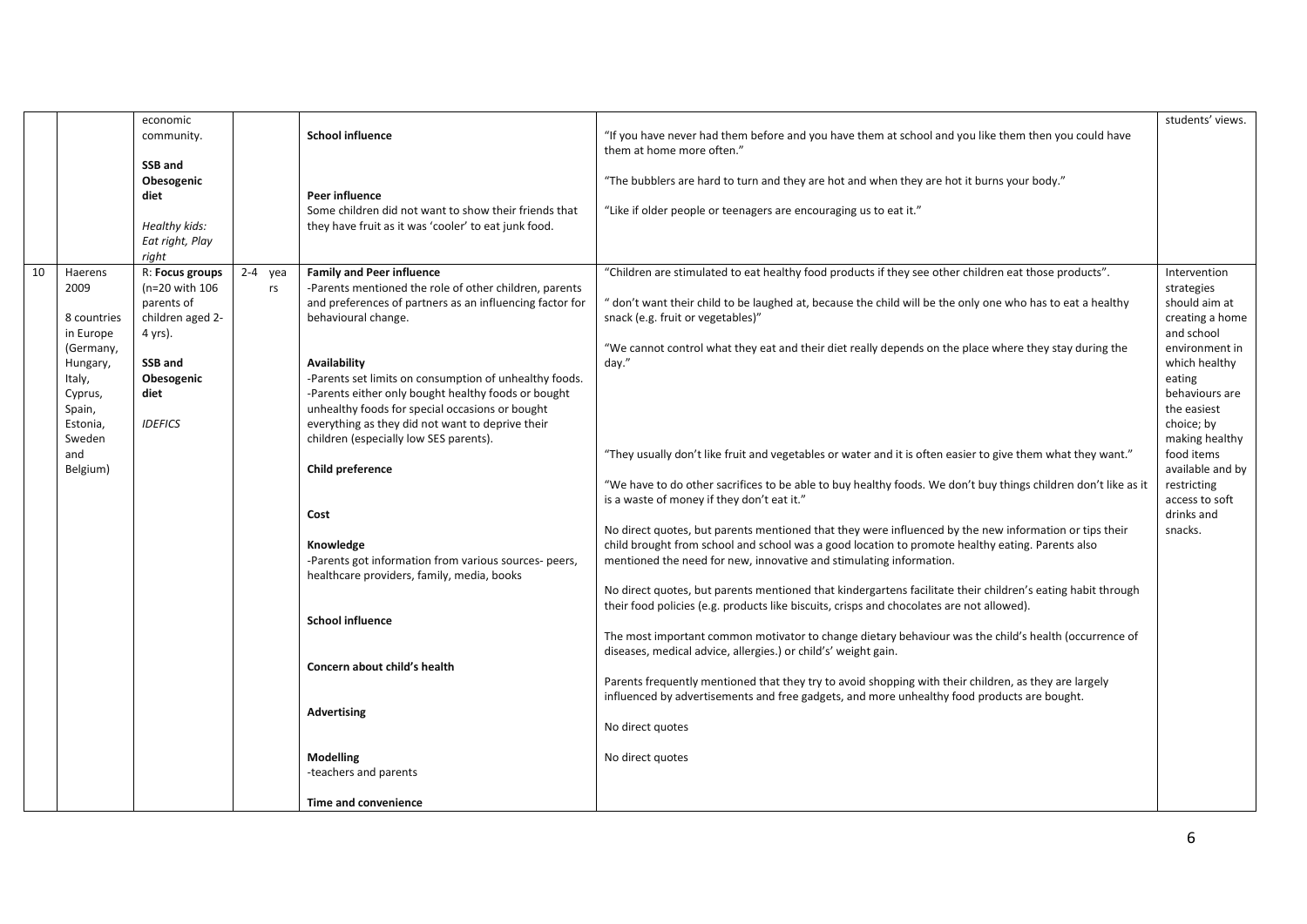| 11 | Lindsay    | NR: Focus         | Upto 4    | Cost                        | "Right now we are in a very difficult situation because if we have fruit or food in the house, there is not       | Health         |
|----|------------|-------------------|-----------|-----------------------------|-------------------------------------------------------------------------------------------------------------------|----------------|
|    | 2009       | $groups (n=6)$    | years     |                             | money to pay the bills."                                                                                          | promotion      |
|    |            | with 31           |           |                             | "I learn to buy the fruit when is cheap"                                                                          | efforts        |
|    | <b>USA</b> | mothers) and      |           |                             |                                                                                                                   | addressing     |
|    |            | individual        |           | <b>Time and convenience</b> | "Once a week on Saturday we go to restaurants. We go to the buffet. It is very cheap and we all can eat           | obesity must   |
|    |            | interviews        |           |                             | different things and whatever everyone wants."                                                                    | account for    |
|    |            | $(n=20)$ . Low    |           |                             |                                                                                                                   | organisational |
|    |            | income,           |           | <b>Family influence</b>     | "My mother, she is taking care of her granddaughter and she wants to see her chubby she feeds her like if         | and            |
|    |            | immigrant         |           |                             | she was stuffing a bag, it's a pity."                                                                             | environmental  |
|    |            | mothers.          |           |                             |                                                                                                                   | influences on  |
|    |            |                   |           | Societal/cultural influence | "Another thing that is very important is the help. Here nobody helps you out with the children here               | the day to day |
|    |            | SSB and           |           |                             | there is no one, not a sister or a neighbour, no one."                                                            | social context |
|    |            | Obesogenic        |           |                             |                                                                                                                   | of young       |
|    |            | diet              |           |                             | "We go to Dominican restaurants to eat"                                                                           | immigrant      |
|    |            |                   |           |                             |                                                                                                                   | families.      |
|    |            | Latino Mothers'   |           | School/childcare influence  | "She (child care teacher) lets me know what they eat, and they also have a nutritionist that goes to check        |                |
|    |            | Child Feeding     |           |                             | what kind of food the kids are having if it is healthy food".                                                     |                |
|    |            | <b>Practices</b>  |           |                             |                                                                                                                   |                |
|    |            | (LMCFP) study     |           | Knowledge                   | "They talk to you and educate you about nutrition, they teach you,  I did not know about the pyramid of           |                |
|    |            |                   |           |                             | food, the amount of bread, the amount of rice and fruitand that is a big influence."                              |                |
|    |            |                   |           |                             |                                                                                                                   |                |
|    |            |                   |           | Availability                | "If we had a car it would be different because we would be able to go to more inexpensive places. I have to       |                |
|    |            |                   |           |                             | walk with the groceries and with a child it is difficult."                                                        |                |
|    |            |                   |           |                             |                                                                                                                   |                |
|    |            |                   |           | Using food as a reward      | "I take them to McDonald's, I'm not perfect and my kids do eat McDonald's once a week I do use that to            |                |
|    |            |                   |           |                             | motivate them."                                                                                                   |                |
|    |            |                   |           |                             |                                                                                                                   |                |
|    |            |                   |           |                             | "If you don't have time, then you start to feel guilty and then you go and buy for the kids that new cereal       |                |
|    |            |                   |           | Advertising                 | with sugar that the kid sees on TV"                                                                               |                |
|    |            |                   |           |                             |                                                                                                                   |                |
| 12 | Campbell   | R: Individual     | 5-6 years | Advertising                 | "The sorts of things they ask for are the lollies and biscuits and unfortunately, with the lifestyle that we      | Associations   |
|    | 2007       | <b>Interviews</b> |           |                             | lead, we do tend to fall into the trap of 'well it's been advertised on TV and if that's what they want then I'll | between the    |
|    |            | $(n=17$ parents). |           |                             | buy it".                                                                                                          | home food      |
|    | Australia  |                   |           |                             |                                                                                                                   | environment    |
|    |            | Obesogenic        |           | <b>Availability</b>         | "Probably the most obvious thing (influencing a child's food preferences) to me is what is available. If we       | and children's |
|    |            | diet              |           |                             | have certain foods in the house she will eat them, if we don't, she doesn't ask for them"                         | food choices   |
|    |            |                   |           |                             |                                                                                                                   | are complex    |
|    |            |                   |           | Using food as a reward      | "Well I have bought Coco Pops™ and Fruit Loops™ recently only because they hadn't been eating their               | and involve    |
|    |            |                   |           |                             | breakfast and I Thought I am just happy for them to eat something for breakfast even if it's not good for         | multiple       |
|    |            |                   |           |                             | them"                                                                                                             | mediators.     |
|    |            |                   |           |                             |                                                                                                                   |                |
|    |            |                   |           |                             | "We don't have dessert unless I know it's going to be particularly troublesome meal and I will do the 'well       |                |
|    |            |                   |           |                             | if you eat all your tea you can have ice-cream"                                                                   |                |
|    |            |                   |           |                             |                                                                                                                   |                |
|    |            |                   |           | <b>Modelling</b>            | "I think if they see grownups eat something then they will like it as well. They are pretty good really and       |                |
|    |            |                   |           |                             | they do copy."                                                                                                    |                |
|    |            |                   |           |                             |                                                                                                                   |                |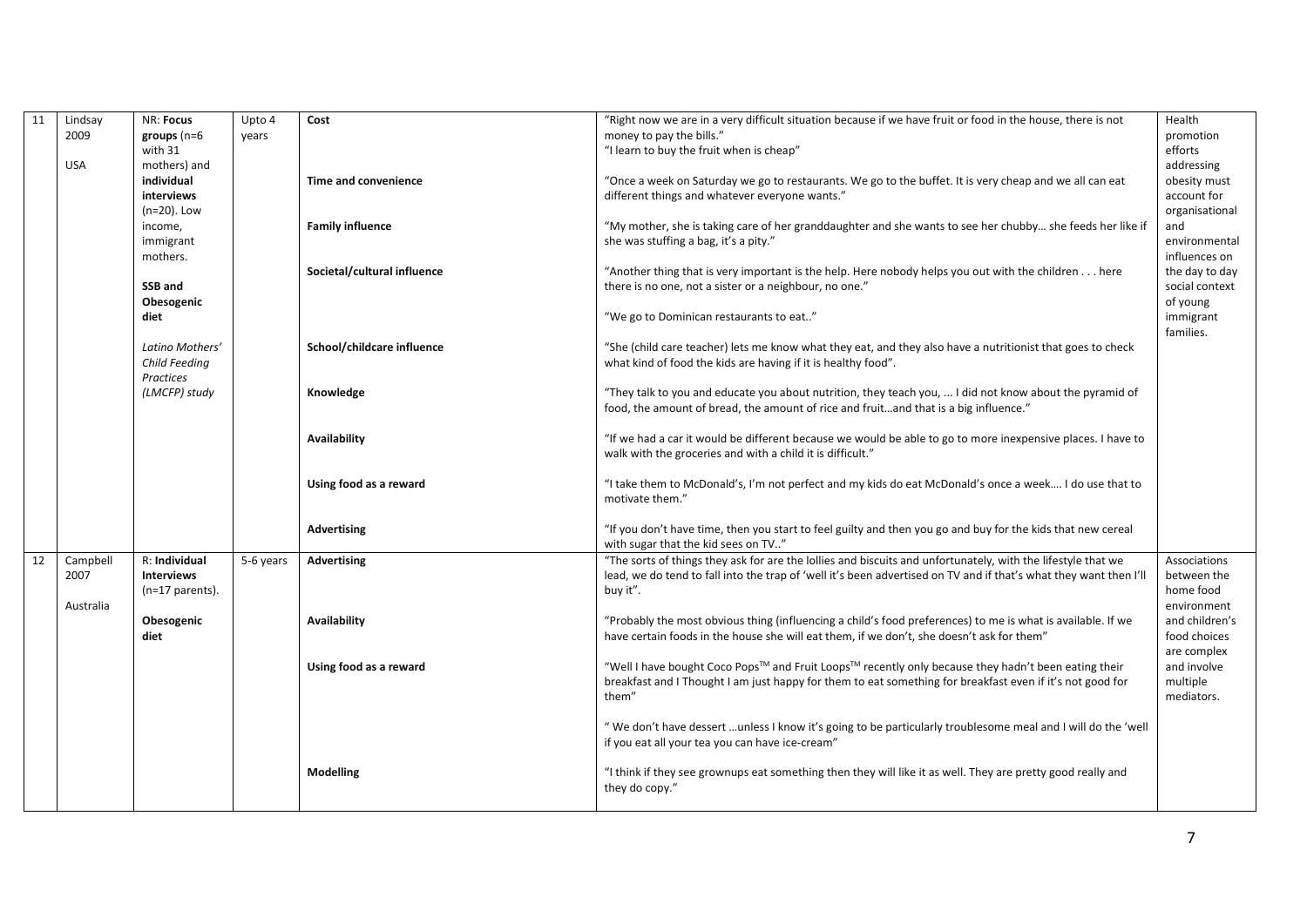|    |             |                 |            | Peer influencing                                   | "I think now he is at school, I think that other children are playing a big role."                                                         |                  |
|----|-------------|-----------------|------------|----------------------------------------------------|--------------------------------------------------------------------------------------------------------------------------------------------|------------------|
|    |             |                 |            |                                                    |                                                                                                                                            |                  |
|    |             |                 |            |                                                    | If try to get them into the kitchen as much as I can, especially if I know that they don't like the dish that I am                         |                  |
|    |             |                 |            | Involving children in food preparation             | preparing."                                                                                                                                |                  |
| 13 | Pagnini     | R: Focus groups | 2-5 years  | <b>Advertising</b>                                 | "They don't help in the stores. They just know what they are doing - everything is right there, and they                                   | Interventions    |
|    | 2007        | $(n=4$ with 32  |            |                                                    | know that you wait at the register, and it's all there, isn't it?"                                                                         | could succeed if |
|    | Australia   | mothers). Rural |            |                                                    |                                                                                                                                            | parent's         |
|    |             | and urban, high |            | <b>Family and peer influence</b>                   | "I think (son's grandmother), if he's not eating, she thinks like you don't love him or you have disowned                                  | emotional and    |
|    |             | and low SES     |            |                                                    | him, and it's a bit of a catastrophe That is how she was raised."                                                                          | economic         |
|    |             |                 |            |                                                    |                                                                                                                                            | constraints are  |
|    |             | Obesogenic      |            |                                                    | Peer interaction at food times was seen to lead children to eating a wider range of foods.                                                 | addressed and    |
|    |             | diet            |            |                                                    |                                                                                                                                            | supported        |
|    |             |                 |            | Concern about child's health                       | "I'm conscious that I'm trying not to give too much chips or too much junk so that he's not one of those kids                              | through early    |
|    |             | Weight of       |            | -Concern about underweight and overweight, food    | next year when he starts primary school "                                                                                                  | childhood        |
|    |             | Opinion (WOO)   |            | became an emotional issue.                         |                                                                                                                                            | services,        |
|    |             | study           |            |                                                    | "I used to get people all the time saying, 'oh he's sick, what's the matter with him? You don't feed him."                                 | neighbourhood    |
|    |             |                 |            |                                                    |                                                                                                                                            | facilities and   |
|    |             |                 |            |                                                    | "We feel like we've got to give our kids things all the time, they have got to have the best toys, they've got                             | retail outlets.  |
|    |             |                 |            | Using food as a reward                             | to have this because they want it, we have got to take them to McDonalds"                                                                  |                  |
|    |             |                 |            |                                                    |                                                                                                                                            |                  |
|    |             |                 |            |                                                    | "I think the kids now and then need to eat a little bit of rubbishthat little bit for balance so they know<br>when to control themselves." |                  |
|    |             |                 |            | Knowledge                                          |                                                                                                                                            |                  |
|    |             |                 |            |                                                    | "We feel like we've got to give our kids things all the time, they have got to have the best toys, they've got                             |                  |
|    |             |                 |            | Child preference                                   | to have this because they want it, we have got to take them to McDonald's."                                                                |                  |
|    |             |                 |            | - Food preferences among children were a source of |                                                                                                                                            |                  |
|    |             |                 |            | struggle.                                          | "It's a battle, and you don't want food to be a battle, you try to teach them that instead of living to eat, you                           |                  |
|    |             |                 |            |                                                    | eat to live-because my little boy eats non-stop."                                                                                          |                  |
|    |             |                 |            |                                                    |                                                                                                                                            |                  |
|    |             |                 |            |                                                    | There were also economic constraints, and mothers expressed real frustration with trying to find healthy,                                  |                  |
|    |             |                 |            | Cost                                               | inexpensive and quick food options.                                                                                                        |                  |
|    |             |                 |            |                                                    |                                                                                                                                            |                  |
|    |             |                 |            |                                                    | Parents were unanimous that the early childhood care sector had a large and important role to play in                                      |                  |
|    |             |                 |            | School/childcare influence                         | promoting healthy eating.                                                                                                                  |                  |
|    |             |                 |            |                                                    |                                                                                                                                            |                  |
|    |             |                 |            |                                                    | No direct quotes                                                                                                                           |                  |
|    |             |                 |            | Involving children in food preparation             |                                                                                                                                            |                  |
|    |             |                 |            |                                                    | No direct quotes                                                                                                                           |                  |
|    |             |                 |            | <b>Modelling</b>                                   |                                                                                                                                            |                  |
| 14 | Styles 2007 | NR: Focus       | 5 -8 years | Time and convenience                               | "I am not consistent at all if I have food in my house that I can fix, we don't do junk food or drive thru                                 | Parents,         |
|    |             | groups (n=8,    |            |                                                    | but time's a big factor I give in to the drive thru."                                                                                      | caregivers       |
|    | <b>USA</b>  | with 54 parents |            |                                                    |                                                                                                                                            | would be         |
|    |             | and             |            | Knowledge/perceptions of weight status             | "My child has been put on a diet, and he is so thin and they told me that he is not growing but that he is                                 | receptive to     |
|    |             | grandmothers).  |            |                                                    | fat."                                                                                                                                      | positive,        |
|    |             | <b>Diverse</b>  |            |                                                    |                                                                                                                                            | multilevel       |
|    |             | ethnicity,      |            | <b>Family influence</b>                            | "I have heard my father-in-law and mother-in-law say a thousand times I love to see her eat"                                               | prevention       |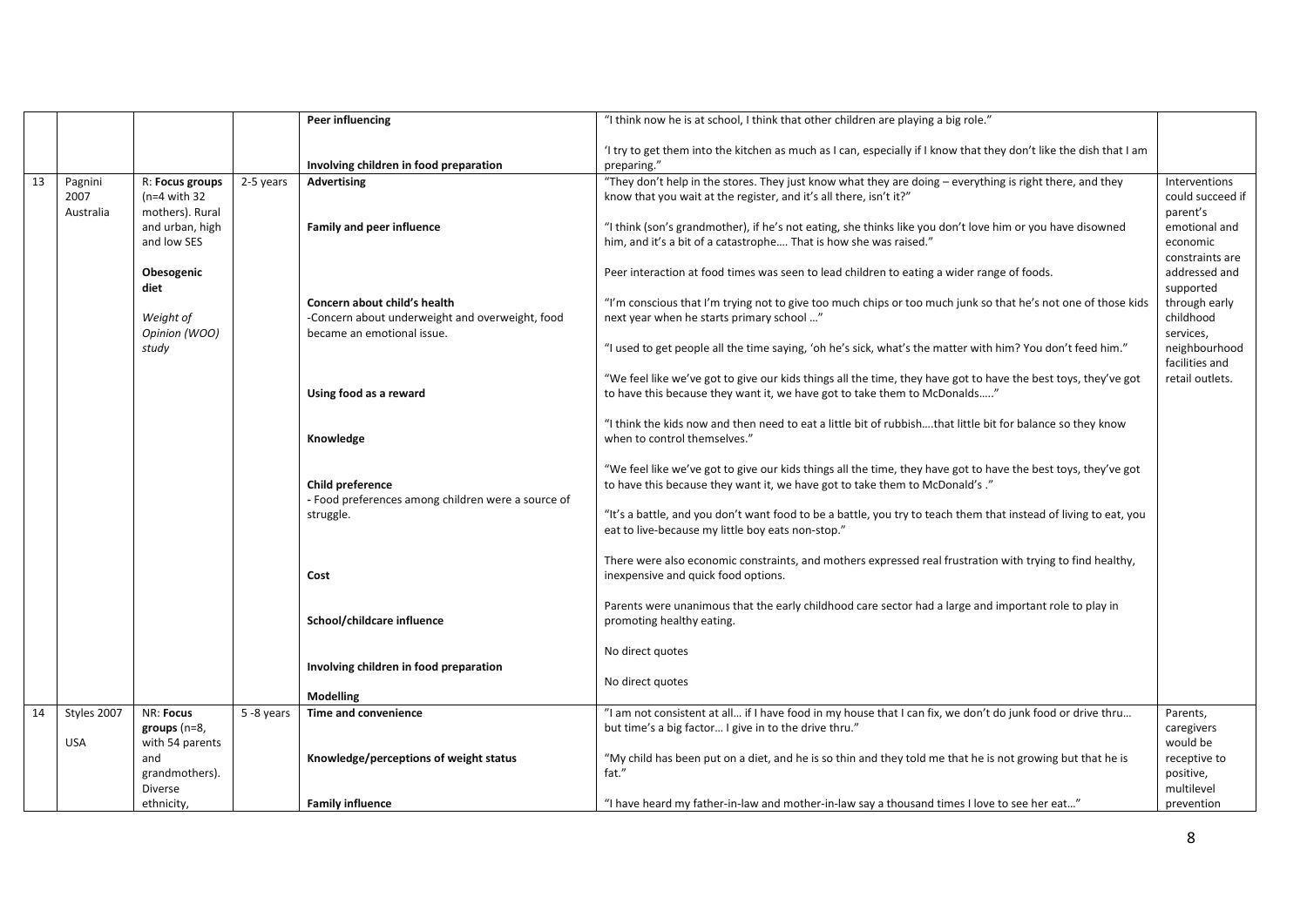|    |                    | urban/rural and<br>at least 1                   |             | Child preference                                      | "Well my kids, it's like when we go to stores and they ask me for stuff, I wanna go get them 'cause                                                                                                                                                                | approaches to<br>help their                |
|----|--------------------|-------------------------------------------------|-------------|-------------------------------------------------------|--------------------------------------------------------------------------------------------------------------------------------------------------------------------------------------------------------------------------------------------------------------------|--------------------------------------------|
|    |                    | overweight<br>child.                            |             |                                                       | sometimes they do temper tantrums and you know I just want my kids to be happy so they won't bother<br>me."                                                                                                                                                        | children attain<br>and maintain<br>healthy |
|    |                    | Obesogenic<br>diet                              |             |                                                       | "My son will come eat snack, cakes and I might be in another room cleaning up or something he'd eat<br>about 4 cakes and then come ask me for a cake and juice, you know, old fast talk, get over on me"                                                           | weights.                                   |
|    |                    | Linking<br><b>Interventions</b><br>for Children |             | Modelling                                             | "He watches everything I eatthe more I try to do about (managing my weight problems) the more I can<br>see the reflection in him try to do (something) about it"                                                                                                   |                                            |
|    |                    | project                                         |             | School/healthcare influence                           | "She gets I.D.'s from school and she had gained 10 pounds per year. I think it is what she eats at school<br>because it is where she eats the most."                                                                                                               |                                            |
|    |                    |                                                 |             |                                                       | "I would love to see a program in my daughter's schoolwhere the cafeteria staff comes and holds a<br>healthy conference"                                                                                                                                           |                                            |
|    |                    |                                                 |             | Cost                                                  | "Healthy foods is higher. So, like let's just say they got some hot dogs; hot dogs is cheap like \$0.89, but fat<br>free hot dogs \$3.00 and some changeAm gonna get these (\$3.00)? I don't wanna be broke"                                                       |                                            |
|    |                    |                                                 |             | Concern about child's health                          | "Cause I was like that when I was little, I was overweight, picked on, and I don't want to have her go<br>through that."                                                                                                                                           |                                            |
|    |                    |                                                 |             |                                                       |                                                                                                                                                                                                                                                                    |                                            |
| 15 | Tucker<br>2006     | R: Focus groups<br>$(n=10$ with 71              | $2.5 - 5$   | Time and convenience                                  | "Sometimes we don't even have home-cooked meals in the evening; I'm sorry, I can't do it. I can't get my 3<br>year old and my 4 year old to skating, get home, have supper ready early in the evening, and get them to                                             | Interventions<br>should consider           |
|    |                    | parents).                                       | years       |                                                       | bed. It's just not going to work. So I end up at McDonald's, or Wendy's, or Kelsey's, trying to feed them                                                                                                                                                          | educational                                |
|    | Canada             | Maximum                                         |             |                                                       | their supper so they can go skating"                                                                                                                                                                                                                               | messages about                             |
|    |                    | variation<br>sample                             |             | <b>Societal influences</b>                            | Parents felt social stigma may have psychological ramifications for children.                                                                                                                                                                                      | benefits and<br>detriments of<br>various   |
|    |                    | Obesogenic<br>diet                              |             | Availability                                          | "What you're hearing is 'obese, obese, obese' Food is now processed; there's a lot of junk available."                                                                                                                                                             | strategies to<br>healthy eating            |
|    |                    |                                                 |             | Using food as reward                                  | "We try everything but often it's bribery. You know, if you want a cookie then finish your carrots" "I<br>mean, it doesn't have to be a big treat, but 3 chocolate chips is a big deal for a child So she'll finish her<br>carrots or she'll do whatever it takes" | in pre-<br>schoolers.                      |
|    |                    |                                                 |             | Knowledge                                             | "He'll tend to want a banana muffin because I make banana muffins, I make cookies Like for candy, he<br>thinks Gummy bears are candy"                                                                                                                              |                                            |
|    |                    |                                                 |             | -Parents did not recognise unhealthy foods            | "A lot of people think they are doing the right thing and they're not."                                                                                                                                                                                            |                                            |
|    |                    |                                                 |             | Concern about child's health                          | "The bottom line is that the food thing has to be addressed. . Absolutely it's a key issue."                                                                                                                                                                       |                                            |
|    |                    |                                                 |             | -concern about obesity and need to tackle food intake |                                                                                                                                                                                                                                                                    |                                            |
| 16 | Horodynski<br>2005 | NR: Focus<br>$group(n=1 with$                   | $0-3$ years | Parenting                                             | "I don't usually eat with the kids because I'm busy doing other things."                                                                                                                                                                                           | Fathers to be<br>included in               |
|    |                    | 7 African -                                     |             | Using food as a reward                                | "I know one routine that is not a good one is that I use gum to get her to do everything! It's her bribe to get                                                                                                                                                    | nutrition                                  |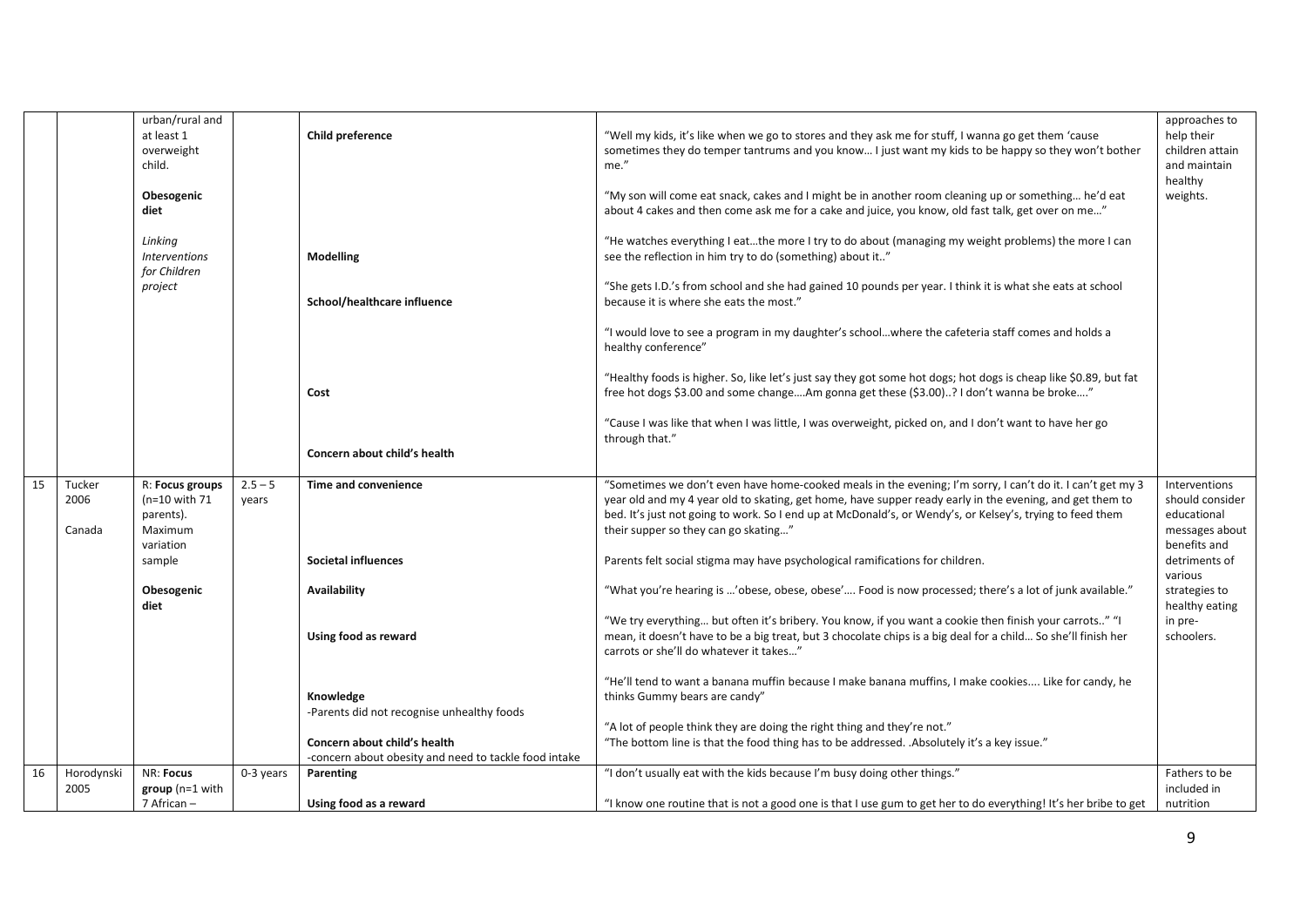|    | <b>USA</b>       | American         |           |                                        | her to eat, but I know that is a mistake and now it's frustrating."                                         | education,      |
|----|------------------|------------------|-----------|----------------------------------------|-------------------------------------------------------------------------------------------------------------|-----------------|
|    |                  | fathers).        |           |                                        |                                                                                                             | promoting       |
|    |                  |                  |           | Child preference                       | "We'll just give it (fast food) to her if she is throwing a fit."                                           | healthy         |
|    |                  | Obesogenic       |           |                                        |                                                                                                             | mealtimes.      |
|    |                  |                  |           |                                        |                                                                                                             |                 |
|    |                  | diet             |           | Knowledge                              | "I try to keep those healthy apples, oranges, and cook well rounded meals."                                 |                 |
|    |                  |                  |           |                                        |                                                                                                             |                 |
|    |                  |                  |           |                                        | "Daughter needed encouragement,I have to put food in her mouth or else she'll be throwing food while        |                 |
|    |                  |                  |           |                                        | I'm eating. I have to feed her or she won't eat full meals."                                                |                 |
| 17 | Sherry           | NR: Focus        | 2-5 years | Availability                           | Mothers controlled children's intake of or access to "foods they did not want children to eat excessively." | Improve         |
|    | 2004             | groups $(n=12)$  |           |                                        | Restricted access to drinks.                                                                                | knowledge,      |
|    |                  | with 101         |           |                                        |                                                                                                             | coping with     |
|    |                  |                  |           |                                        |                                                                                                             |                 |
|    | USA              | mothers and      |           | Knowledge                              | No direct quotes                                                                                            | stress,         |
|    |                  | children). Low   |           | - Information on portion size          |                                                                                                             | discourage      |
|    |                  | and middle       |           |                                        |                                                                                                             | overfeeding,    |
|    |                  | income, diverse  |           | Cost                                   |                                                                                                             | and recognise   |
|    |                  | ethnicity.       |           |                                        |                                                                                                             | cultural        |
|    |                  |                  |           | Time and convenience                   |                                                                                                             | differences.    |
|    |                  | Obesogenic       |           |                                        |                                                                                                             |                 |
|    |                  | diet             |           | Family & peer influence                |                                                                                                             |                 |
|    |                  |                  |           |                                        |                                                                                                             |                 |
|    |                  |                  |           |                                        |                                                                                                             |                 |
|    |                  |                  |           | <b>Cultural influence</b>              |                                                                                                             |                 |
|    |                  |                  |           |                                        |                                                                                                             |                 |
|    |                  |                  |           | Involving children in food preparation |                                                                                                             |                 |
|    |                  |                  |           |                                        |                                                                                                             |                 |
|    |                  |                  |           | Using food as a reward                 |                                                                                                             |                 |
|    |                  |                  |           |                                        |                                                                                                             |                 |
|    |                  |                  |           | Child preference                       |                                                                                                             |                 |
|    |                  |                  |           |                                        |                                                                                                             |                 |
|    |                  |                  |           |                                        |                                                                                                             |                 |
|    |                  |                  |           | Modelling                              |                                                                                                             |                 |
| 18 | <b>Omar 2001</b> | NR: Focus        | Toddlers  | Time and convenience                   | "I don't cook and I'm the only one who can cookbut I'm never there. There will be nights I'll work 18       | The perceived   |
|    |                  | Groups           |           | -due to work pressure or illness       | hoursWhen I do feed her, it's McDonald's, Burger King, something like that [that] I can grab and go         | needs and       |
|    | <b>USA</b>       | $(n=3$ with 20   |           |                                        | because I don't have the time."                                                                             | perceptions of  |
|    |                  | care givers i.e. |           |                                        |                                                                                                             | low-income      |
|    |                  | parents,         |           |                                        | "He has cerebral palsy and asthma  so we do a lot of therapy"                                               | caregivers need |
|    |                  | grandparents,    |           |                                        |                                                                                                             | to be           |
|    |                  |                  |           |                                        |                                                                                                             | considered      |
|    |                  | other relative), |           | Cost                                   | "but once you get in the winter months the stuff that's cheap now goes skyrocketing in price and            |                 |
|    |                  | from rural low   |           |                                        | sometimes money's thin."                                                                                    | when providing  |
|    |                  | income           |           |                                        |                                                                                                             | nutrition       |
|    |                  | families.        |           | <b>Family Influence</b>                | "My Ma likes to give the baby ice cream every once in a while. Now sometimes she won't take her bottle,     | education.      |
|    |                  |                  |           |                                        | so Ma had to give her ice cream or she won't quit crying."                                                  |                 |
|    |                  | Obesogenic       |           |                                        |                                                                                                             |                 |
|    |                  | diet             |           |                                        | "My husband's very strict on the table policy. We sit down and eat as a family, and nobody leaves until     |                 |
|    |                  |                  |           |                                        | everybody has eaten."                                                                                       |                 |
|    |                  |                  |           |                                        |                                                                                                             |                 |
|    |                  |                  |           |                                        |                                                                                                             |                 |
|    |                  |                  |           |                                        | "I always stick to what my in-laws and parents say about that."                                             |                 |
|    |                  |                  |           |                                        |                                                                                                             |                 |